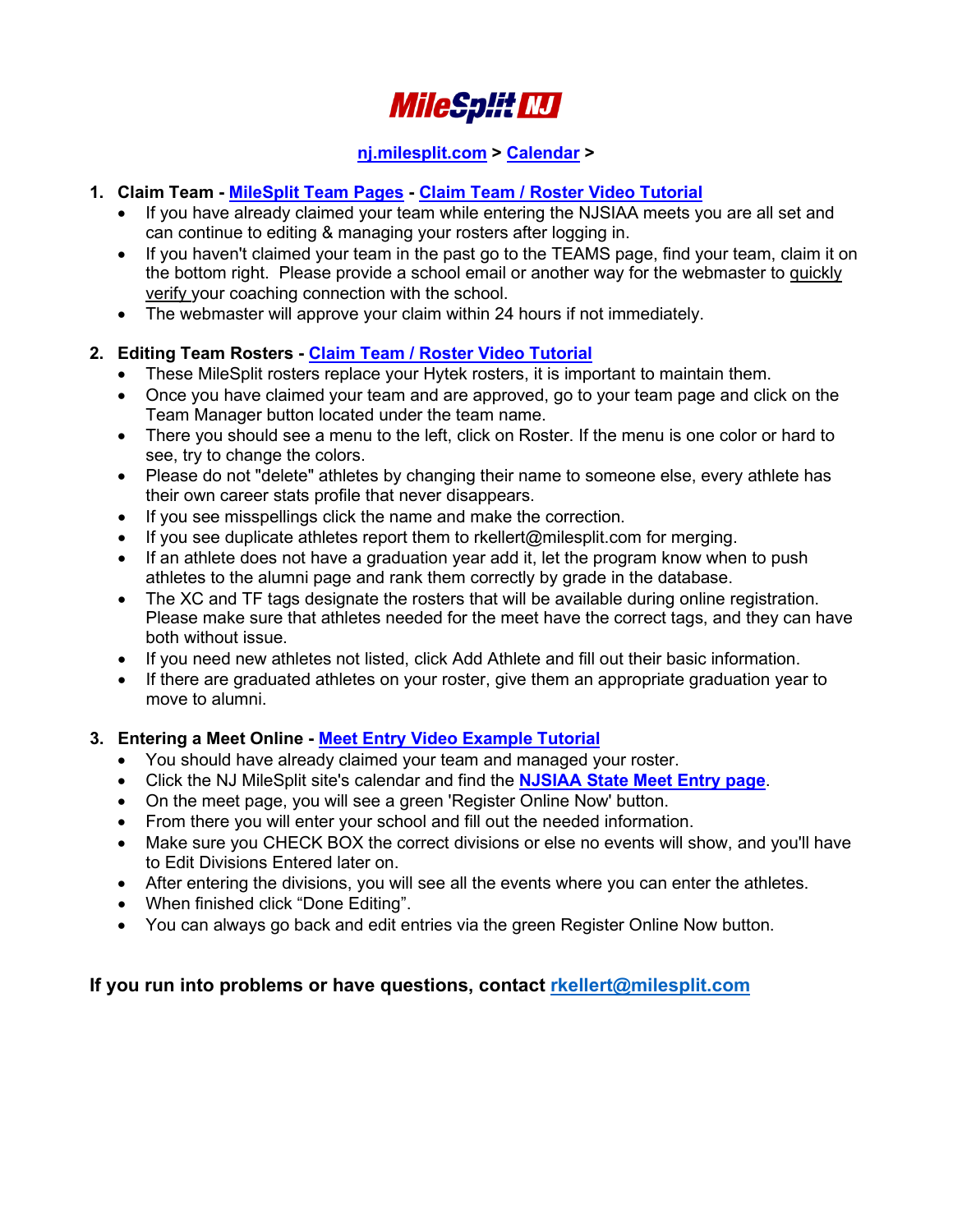# **2021-22 Hy-Tek School Codes for Cross-Country, Winter & Spring Track**

| No.  | School                                 | No.  | School                                            | No.  | School                            |
|------|----------------------------------------|------|---------------------------------------------------|------|-----------------------------------|
| 441  | Absegami                               | 435  | Clearview Regional, Mullica Hill                  | 419  | Haddon Township, Westmont         |
| 700  | Academy Charter                        | 133  | Cliffside Park                                    | 4110 | Haddonfield Memorial              |
| 521  | Academy of St. Elizabeth, Conv. Sta.** | 142  | Clifton                                           | 345  | Hamilton East (Steinert)          |
| 511  | Academy of Holy Angels, Dem**          | 428  | Collingswood                                      | 334  | Hamilton North (Nottingham)       |
| 321  | Allentown                              | 331  | Colonia                                           | 335  | Hamilton West, Trenton            |
| 211  | Arts, Newark                           | 313  | <b>Colts Neck</b>                                 | 4214 | Hammonton                         |
| 322  | Asbury Park                            | 244  | Columbia, Maplewood                               | 2211 | Hanover Park, East Hanover        |
| 442  | <b>Atlantic City</b>                   | 231  | Cranford                                          | 124  | Harrison                          |
| 421  | Audubon                                | 3122 | <b>CREATE Charter</b>                             | 116  | <b>Hasbrouck Heights</b>          |
| 4231 | Barnegat                               | 113  | Cresskill                                         | 125  | Hawthorne                         |
| 241  | Barringer, Newark                      | 436  | Cumberland Regional, Seabrook                     | 525  | Hawthorne Christian Academy       |
| 141  | Bayonne                                | 217  | Dayton Regional, Jonathan                         | 137  | High Point Regional, Sussex       |
| 111  | Becton Regional, Henry P.              | 324  | Delaware Valley Regional                          | 315  | <b>Highland Park</b>              |
| 242  | Belleville                             | 513  | Delbarton, Morristown*                            | 449  | <b>Highland Regional</b>          |
| 212  | Belvidere                              | 429  | Delran                                            | 336  | Hightstown                        |
| 530  | <b>Benedictine Academy</b>             | 437  | Delsea Regional, Franklinville                    | 346  | Hillsborough, Belle Mead          |
| 150  | Bergen Arts & Science Acad.            | 514  | DePaul Diocesan, Wayne                            | 2212 | Hillside                          |
| 512  | Bergen Catholic, Oradell*              | 4210 | Deptford Township                                 | 138  | Hoboken                           |
| 131  | Bergen Co V/T, Hackensack              | 143  | Dickinson, William L., Jersey City                | 326  | Holmdel                           |
| 132  | Bergenfield                            | 703  | Doane Academy                                     | 616  | Holy Cross, Delran                |
| 311  | Bernards, Bernardsville                | 515  | Don Bosco Prep, Ramsey                            | 518  | Holy Family Academy**             |
| 611  | Bishop Ahr, Edison                     | 226  | Dover                                             | 617  | Holy Spirit, Absecon              |
| 612  | Bishop Eustace Prep, Pennsauken        | 121  | Dumont                                            | 126  | Hopatcong                         |
| 243  | Bloomfield                             | 314  | Dunellen                                          | 327  | <b>Hopewell Valley Central</b>    |
| 112  | Bogota                                 | 523  | Dwight Englewood                                  | 347  | Howell, Farmingdale               |
| 213  | Boonton                                | 342  | East Brunswick                                    | 519  | Hudson Catholic, Jersey City*     |
| 411  | Bordentown Regional                    | 232  | East Orange                                       | 118  | Hudson Co. High Tech, N. Bergen   |
| 312  | <b>Bound Brook</b>                     | 245  | East Side, Newark                                 | 117  | Hudson Co. Prep., Jersey City     |
| 214  | Brearley, David, Kenilworth            | 524  | Eastern Christian                                 | 316  | Hudson Regional, Henry Highlands  |
| 431  | <b>Brick Memorial</b>                  | 447  | Eastern, Voorhees                                 | 348  | Hunterdon Central, Flemington     |
| 443  | <b>Brick Township</b>                  | 144  | Eastside, Paterson                                | 5110 | Immaculata, Somerville            |
| 422  | Bridgeton                              | 343  | Edison                                            | 526  | Immaculate Conception, Lodi**     |
| 341  | Bridgewater-Raritan                    | 438  | Egg Harbor Township                               | 527  | Immaculate Conception, Montclair  |
| 423  | <b>Buena Regional</b>                  | 246  | Elizabeth                                         | 5111 | Immaculate Heart Academy**        |
| 413  | <b>Burlington City</b>                 | 123  | Elmwood Park Memorial                             | 127  | Indian Hills, Oakland             |
| 424  | <b>BCIT-Medford</b>                    | 114  | Emerson Jr.-Sr., Emerson                          | 247  | Irvington                         |
| 425  | <b>BCIT - Westampton</b>               | 218  | Essex County V/T, Bloomfield                      | 2340 | Jackson Liberty                   |
| 414  | <b>Burlington Township</b>             | 227  | Essex County V/T, Market St., Newark              | 4410 | Jackson Memorial                  |
| 215  | <b>Butler</b>                          | 228  | Essex County V/T, N. 13 <sup>th</sup> St., Newark | 2213 | Jefferson Township, Oak Ridge     |
| 221  | Caldwell, James                        | 240  | Essex County V/T, West Caldwell                   | 2214 | Johnson Regional, Arthur L. Clark |
| 5262 | Calvary Christian                      | 332  | Ewing, Trenton                                    | 317  | Keansburg                         |
| 432  | Camden                                 | 145  | Fair Lawn                                         | 148  | Kearny                            |
| 420  | Camden Academy Charter                 | 146  | Ferris, Jersey City                               | 702  | Kearny Christian                  |
| 613  | Camden Catholic, Cherry Hill           | 417  | Florence Township Memorial                        | 328  | Kennedy Memorial, John F. Iselin  |
| 426  | Camden Co. V/T, Pennsauken             | 135  | Fort Lee                                          | 149  | Kennedy, John F., Paterson        |
| 433  | Camden Co. V/T, Sicklerville           | 333  | Franklin, Somerset                                | 528  | Kent Place**                      |
| 415  | Cape May County V/T                    | 325  | Freehold Borough                                  | 318  | Keyport                           |
| 629  | Cardinal McCarrick, South Amboy        | 344  | Freehold Township                                 | 4215 | Kingsway Regional, Swedesboro     |
| 323  | Carteret                               | 136  | Garfield                                          | 2110 | Kinnelon                          |
| 430  | Cedar Creek                            | 4211 | Gateway Regional                                  | 128  | Kittatinny Regional, Newton       |
| 215  | Cedar Grove                            | 5230 | Gill Saint Bernard                                | 550  | Koinonia Academy                  |
| 434  | Central Regional, Bayville             | 418  | Glassboro                                         | 439  | Lacey Township, Lanoka Harbor     |
| 222  | Central, Newark                        | 219  | Glen Ridge                                        | 5227 | Lacordaire                        |
| 223  | Chatham                                | 115  | Glen Rock Senior                                  | 139  | Lakeland Regional, Wanaque        |
| 444  | Cherokee, Marlton                      | 615  | Gloucester Catholic                               | 4310 | Lakewood                          |
| 445  | Cherry Hill East                       | 4212 | Gloucester City Jr.-Sr.                           | 337  | Lawrence, Lawrenceville           |
| 446  | Cherry Hill West                       | 4150 | <b>GCIT</b>                                       | 451  | LEAP Academy Charter              |
| 614  | Christian Brothers Academy, Lincroft*  | 229  | Governor Livingston Regional                      | 1310 | Lenape Valley Regional, Stanhope  |
| 427  | Cinnaminson                            | 147  | Hackensack                                        | 4411 | Lenape, Medford                   |
| 224  | Clark, Abraham, Roselle                | 2210 | Hackettstown                                      | 119  | Leonia                            |
| 416  | Clayton                                | 4213 | Haddon Heights                                    | 1410 | Lincoln, Jersey City              |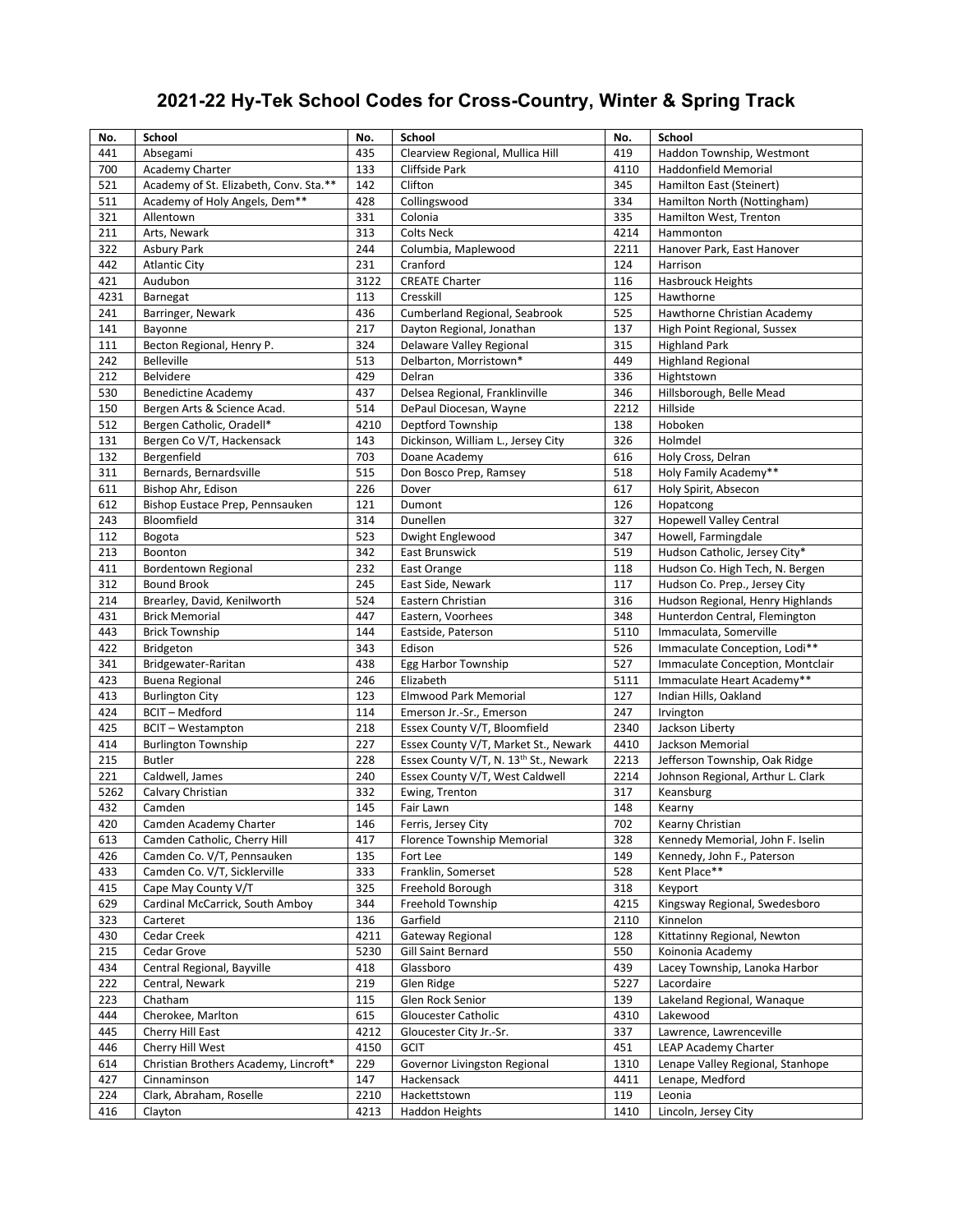| No.  | School                             | No.  | School                              | No.  | School                               |
|------|------------------------------------|------|-------------------------------------|------|--------------------------------------|
| 248  | Linden                             | 1112 | New Milford                         | 3317 | Princeton                            |
| 4131 | Lindenwold                         | 2113 | New Providence                      | 5118 | Queen of Peace Regional              |
| 249  | Livingston                         | 4198 | Newark Collegiate Charter           | 2216 | Rahway                               |
| 129  | Lodi                               | 5213 | Newark Academy                      | 1316 | Ramapo, Franklin Lakes               |
| 338  | Long Branch                        | 704  | <b>Newark Vocational</b>            | 1216 | Ramsey                               |
| 4311 | Lower Cape May Regional            | 1213 | Newton                              | 4415 | Rancocas Valley Regional             |
| 1210 | Lyndhurst                          | 1113 | North Arlington                     | 2414 | Randolph                             |
| 2111 | Madison                            | 1412 | North Bergen                        | 5139 | Ranney                               |
| 1211 | Mahwah                             | 3314 | North Brunswick Township            | 3213 | Raritan, Hazlet                      |
| 4312 | Mainland Regional, Linwood         | 3315 | North Hunterdon, Annandale          | 6111 | Red Bank Catholic                    |
| 349  | Manalapan, Englishtown             | 3212 | North Plainfield                    | 3318 | <b>Red Bank Catholic</b>             |
| 329  | Manasquan                          | 2121 | North Star Academy                  | 3214 | Ridge, Basking Ridge                 |
| 1212 | Manchester Regional, Haledon       | 2114 | North Warren Regional, Blairstown   | 1116 | <b>Ridgefield Memorial</b>           |
| 4216 | Manchester Township                | 4218 | Northern Burlington Regional        | 1217 | Ridgefield Park Jr.-Sr.              |
| 319  | Manville                           | 1311 | Northern Highlands Regional, Alndl. | 1416 | Ridgewood                            |
| 4111 | Maple Shade                        | 1312 | Northern Valley Regional Demarest   | 1218 | River Dell Regional, Oradell         |
| 529  | Marist, Bayonne                    | 1313 | Northern Valley Regional Old Tappan | 4118 | Riverside                            |
| 3410 | Marlboro                           | 619  | Notre Dame, Lawrenceville           | 3230 | Robbinsville                         |
| 6620 | Marylawn of the Oranges            | 238  | Nutley                              | 5119 | Roselle Catholic                     |
| 5210 | Mary Help of Christians Academy**  | 5214 | Oak Knoll, Summit**                 | 2115 | Roselle Park                         |
| 339  | Matawan Regional, Aberdeen         | 4314 | Oakcrest, Mays Landing              | 2415 | Roxbury, Succasunna                  |
| 621  | Mater Dei, New Monmouth            | 4315 | Ocean City                          | 3215 | Rumson Fair Haven Regional           |
| 1110 | McNair Academic, Jersey City       | 3316 | Ocean Township, Oakhurst            | 5130 | <b>Rutgers Prep</b>                  |
| 1411 | Memorial, WNY                      | 631  | Och, Golda Academy                  | 1219 | Rutherford                           |
| 3110 | Metuchen                           | 3412 | Old Bridge                          | 625  | Sacred Heart, Vineland               |
| 4313 | Middle Twp., Cape May Court House  | 239  | Orange                              | 1117 | Saddle Brook                         |
| 3111 | Middlesex                          | 5215 | Oratory Prep, Summit*               | 6234 | Saddle River Day                     |
| 3150 | Middlesex County Academy           | 624  | Our Lady of Mercy Academy**         | 5219 | Saint Anthony, Jersey City           |
| 3210 | Middlesex County V/T, E. Brunswick | 4413 | Overbrook Senior, Pine Hill         | 626  | Saint Augustine Prep, Richland*      |
| 3112 | Middlesex County V/T, Perth Amboy  | 1114 | Palisades Park Jr.-Sr.              | 5121 | Saint Dominic Academy, Jersey City** |
| 3113 | Middlesex County V/T, Piscataway   | 4112 | Palmyra                             | 6112 | Saint John Vianney, Holmdel          |
| 3114 | Middlesex County V/T, Woodbridge   | 1413 | Paramus                             | 5122 | Saint Joseph Regional, Montvale*     |
| 3411 | Middletown North                   | 5115 | Paramus Catholic                    | 628  | Saint Joseph, Hammonton              |
| 3310 | Middletown South                   | 1115 | Park Ridge                          | 6113 | Saint Joseph, Metuchen               |
| 1111 | Midland Park                       | 2310 | Parsippany                          | 5221 | Saint Mary o/t Assumption, Elizabeth |
| 233  | Millburn                           | 2311 | Parsippany Hills, Parsippany        | 5222 | Saint Mary's, Jersey City            |
| 4412 | Millville Senior                   | 1214 | Pascack Hills, Montvale             | 5223 | Saint Mary's, Rutherford             |
| 3311 | Monmouth Regional, Tinton Falls    | 1314 | Pascack Valley, Hillsdale           | 5224 | Saint Patrick's, Elizabeth           |
| 3312 | Monroe Township, Jamesburg         | 1414 | Passaic                             | 5123 | Saint Peter's Prep, Jersey City      |
| 2410 | Montclair                          | 1415 | Passaic County V/T, Wayne           | 6211 | Saint Rose, Belmar                   |
| 5211 | Montclair Kimberley Academy, Mont. | 1315 | Passaic Valley Regional, L. Falls   | 701  | Saint Vincent Academy                |
| 3115 | Montgomery, Skillman               | 4190 | Paterson Charter Sci & Tec          | 4119 | Salem                                |
| 234  | Montville                          | 6110 | Paul VI, Haddonfield                | 4120 | Salem County V/T                     |
| 4217 | Moorestown                         | 4113 | Paulsboro                           | 3415 | Sayreville War Memorial              |
| 623  | Moorestown Friends                 | 4316 | Pemberton Township                  | 4221 | Schalick, Arthur P., Elmer           |
| 5212 | Morris Catholic, Denville          | 4114 | Penns Grove, Carney's Point         | 5220 | Schechter, Solomon - West Orange     |
| 120  | Morris County V/T                  | 4414 | Pennsauken                          | 2116 | Science Park, Newark                 |
| 235  | Morris Hills, Rockaway             | 4115 | Pennsville                          | 2312 | Scotch Plains-Fanwood                |
| 2411 | Morris Knolls, Rockaway            | 2215 | Pequannock Twp., Pompton Pls.       | 1118 | Secaucus                             |
| 236  | Morristown                         | 3413 | Perth Amboy                         | 4240 | Seneca                               |
| 5229 | Morristown-Beard                   | 2412 | Phillipsburg                        | 5120 | Seton Hall Prep, West Orange*        |
| 122  | Morrow, Dwight-Englewood           | 4317 | Pinelands Regional, Tuckerton       | 2314 | Shabazz, Malcolm X, Newark           |
| 5112 | Mother Seton Regional, Clark**     | 5116 | Pingry School, Martinsville         | 4416 | Shawnee, Medford                     |
| 5113 | Mount St. Dominic Academy**        | 3414 | Piscataway                          | 3116 | Shore Reginal, West Long Branch      |
| 5114 | Mount St. Mary Academy             | 4116 | Pitman                              | 1317 | Snyder, Jersey City                  |
| 2112 | Mountain Lakes                     | 2413 | Plainfield                          | 3117 | Somerset County V/T                  |
| 618  | Monsignor Donovan, Toms River      | 4219 | Pleasantville                       | 3216 | Somerville                           |
| 237  | Mount Olive, Flanders              | 4117 | Point Pleasant Beach                | 3118 | South Amboy                          |
| 3313 | Neptune                            | 4220 | Point Pleasant Borough              | 3416 | South Brunswick, Monmouth Junction   |
| 3211 | New Brunswick                      | 1215 | Pompton Lakes                       | 3119 | So. Hunterdon Regional, Lmbtvl.      |
| 4130 | New Egypt                          | 5117 | Pope John XXIII, Sparta             | 3217 | South Plainfield                     |